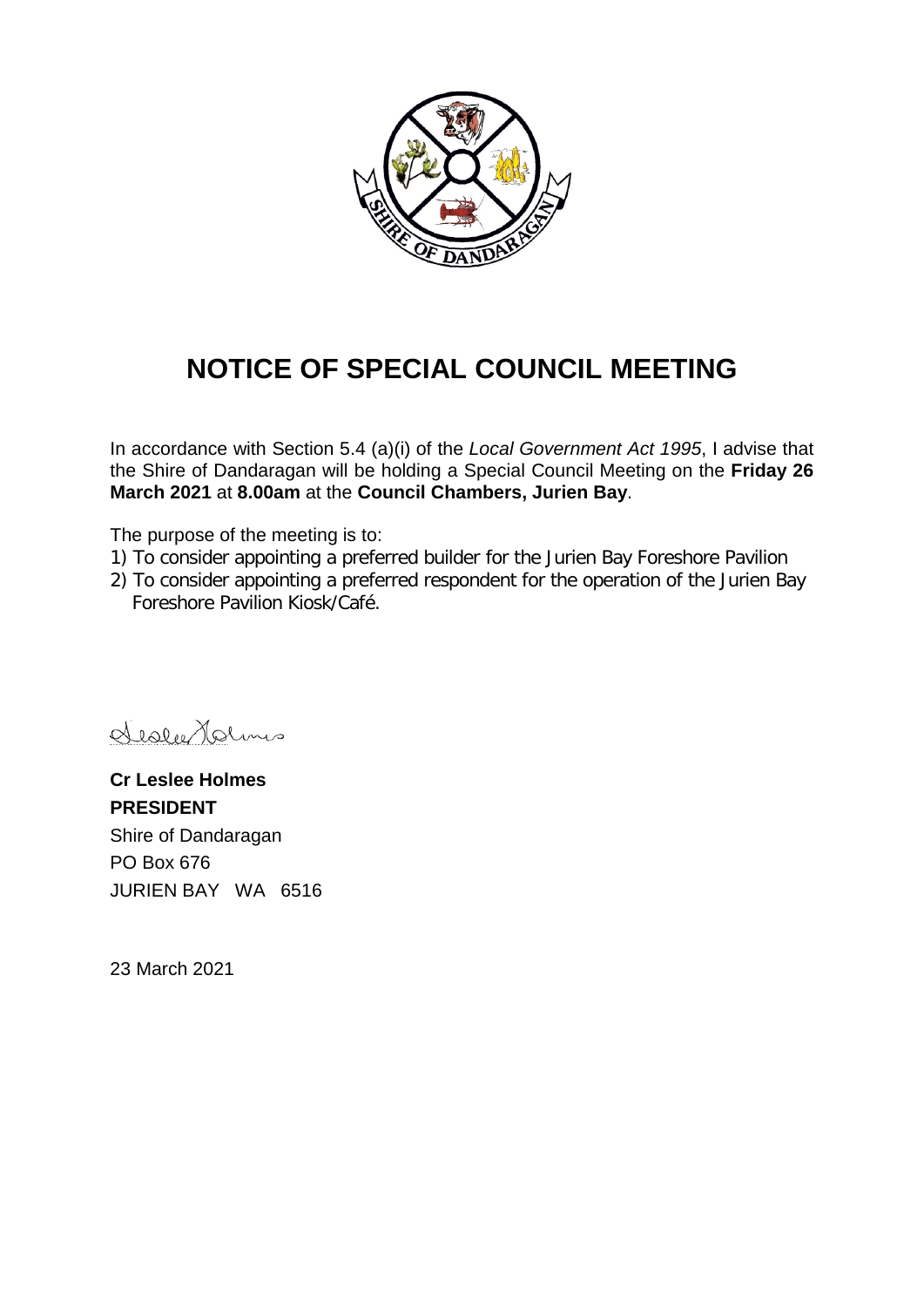

# **NOTICE OF A SPECIAL COUNCIL MEETING**

Dear Council Member,

Please be advised that a Special Council Meeting of the Shire of Dandaragan will be held on **Friday 26 March 2021** at the **Council Chambers, Jurien Bay** commencing at **8.00am**.

The purpose of the meeting is to

- 1) To consider appointing a preferred builder for the Jurien Bay Foreshore Pavilion
- 2) To consider appointing a preferred respondent for the operation of the Jurien Bay Foreshore Pavilion Kiosk/Café.

Please be advised that your copy of the agenda and business papers for the meeting are attached for your perusal.

**Brent Bailey CHIEF EXECUTIVE OFFICER**

23 March 2021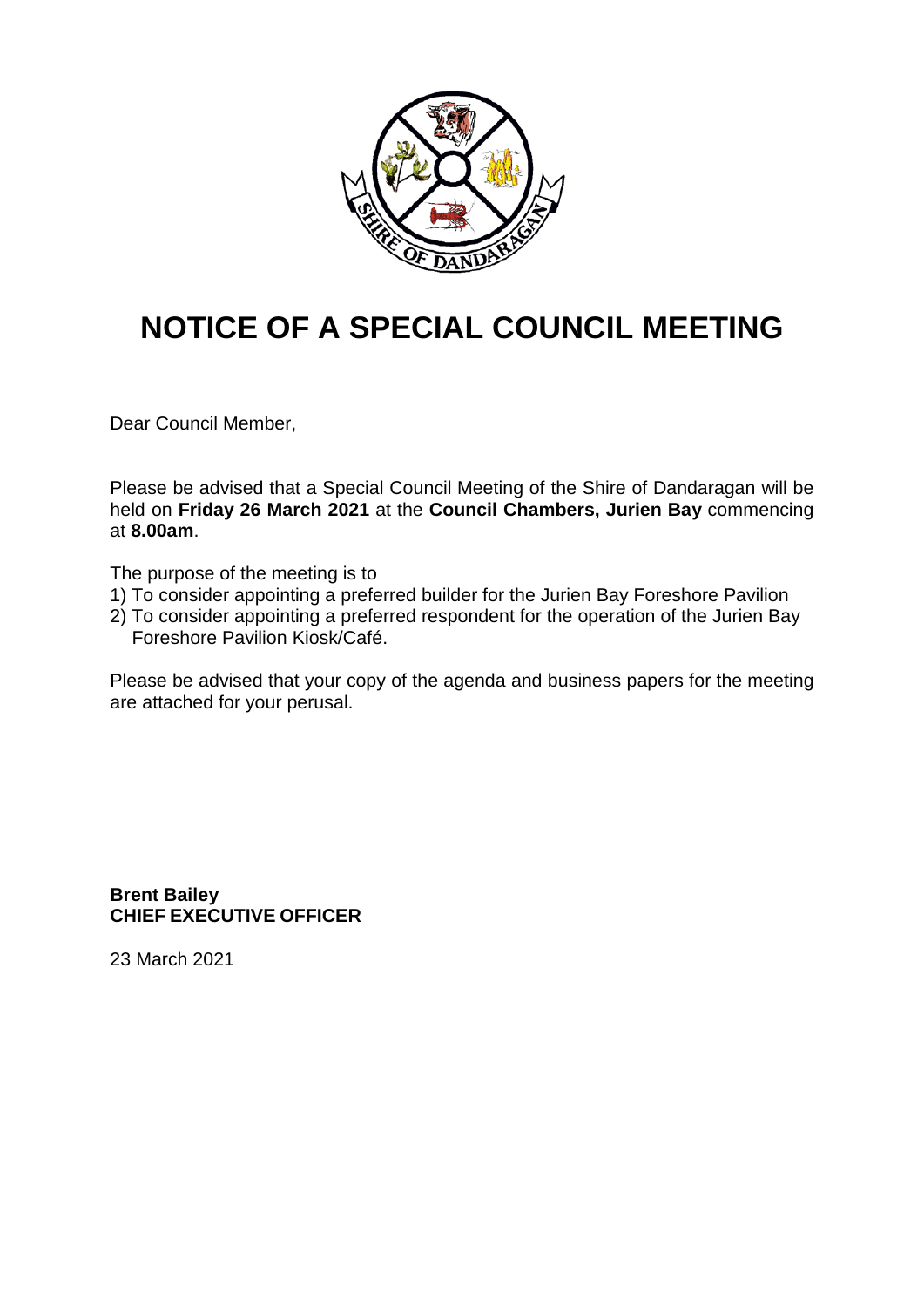



**AGENDA AND BUSINESS PAPERS**

**for the**

**SPECIAL COUNCIL MEETING**

**to be held at the**

**COUNCIL CHAMBERS, JURIEN BAY**

**on**

**FRIDAY 26 MARCH 2021**

**COMMENCING AT 8.00AM**

*(THIS DOCUMENT IS AVAILABLE IN LARGER PRINT ON REQUEST)*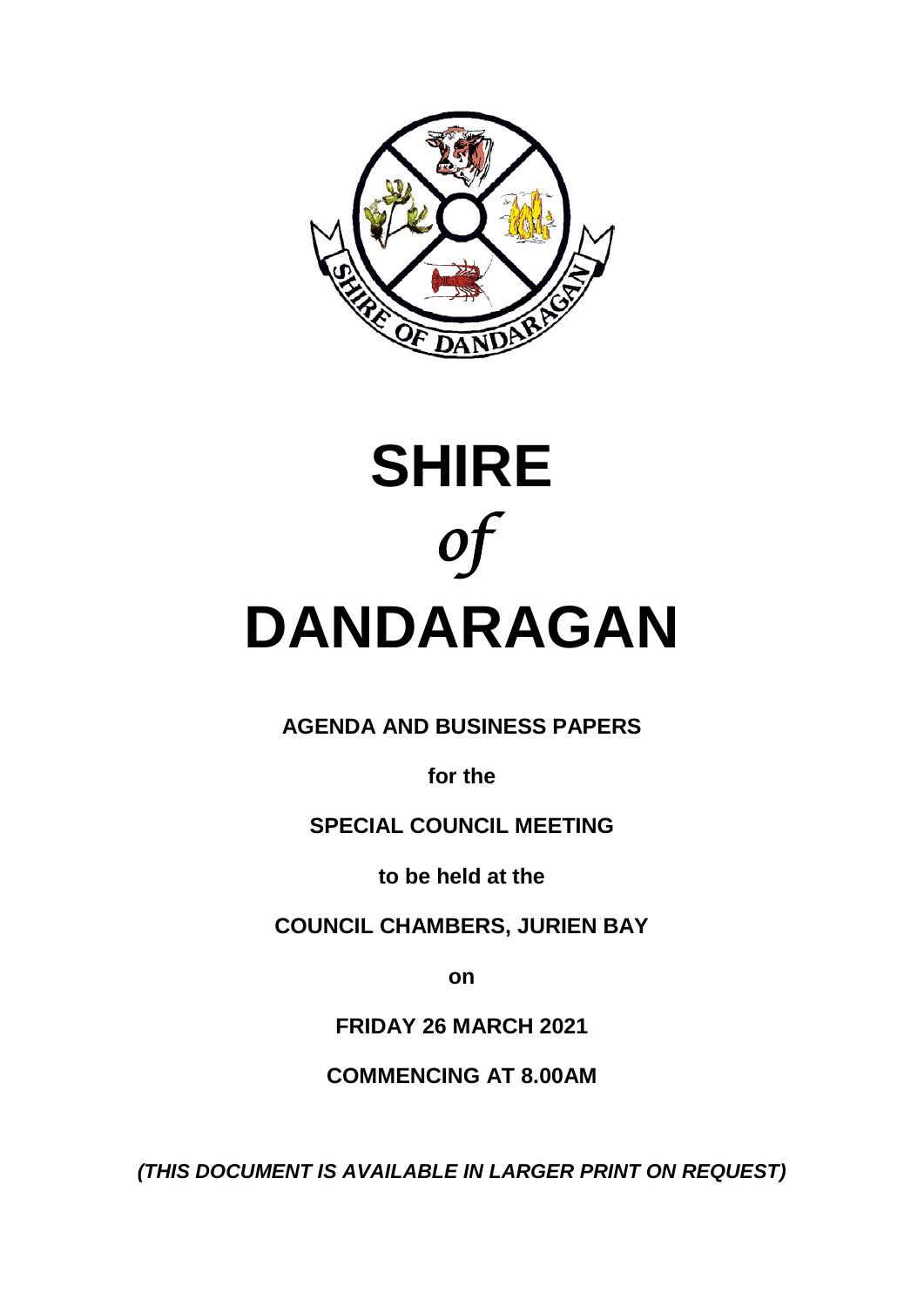# **1 DECLARATION OF OPENING / ANNOUNCEMENT OF VISITORS**

# **1.1 DECLARATION OF OPENING**

# **1.2 DISCLAIMER READING**

*"No responsibility whatsoever is implied or accepted by the Shire of Dandaragan for any act, omission or statement or intimation occurring during this meeting.*

*It is strongly advised that persons do not act on what is heard at this meeting and should only rely on written confirmation of Council's decision, which will be provided within fourteen (14) days of this meeting."*

# **2 RECORD OF ATTENDANCE / APOLOGIES / APPROVED LEAVE OF ABSENCE**

# **Members**

Councillor L Holmes<br>
Councillor P Scharf<br>
Councillor P Scharf

Councillor Councillor P Scharf

Councillor P Scharf

Councillor B Scharf

Councillor C Scharf

Councillor B Scharf

Councillor B Scharf Councillor J Clarke Councillor A Eyre Councillor W Gibson Councillor R Rybarczyk Councillor R Shanhun Councillor D Slyns

(Deputy President)

**Staff**<br>Mr B Bailey

(Chief Executive Officer) Mr S Clayton (Executive Manager Corporate & Community Services) Mr B Pepper (Executive Manager Infrastructure)<br>Mr D Chidlow (Manager Planning) Mr D Chidlow (Manager Planning)<br>
Ms R Headland (Council Secretary & PA) (Council Secretary & PA)

# **Apologies**

**Approved Leave of Absence**

#### **3 PUBLIC QUESTION TIME**

# **4 PURPOSE OF THE MEETING**

The purpose of the meeting is

- 1) To consider appointing a preferred builder for the Jurien Bay Foreshore Pavilion
- 2) To consider appointing a preferred respondent for the operation of the Jurien Bay Foreshore Pavilion Kiosk/Café.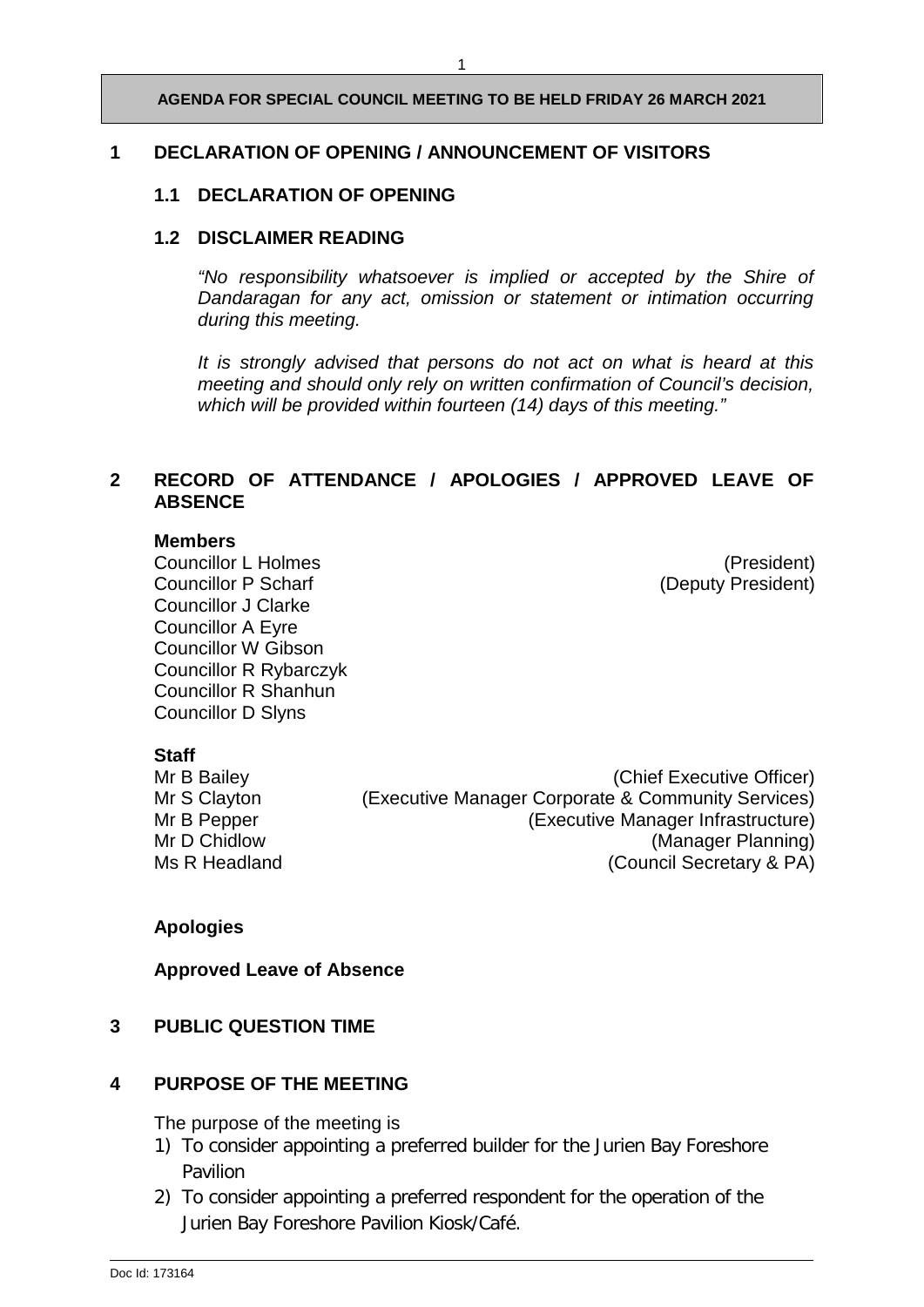# **5 ORDER OF BUSINESS**

# **5.1 GOVERNANCE & ADMINISTRATION**

# **5.1.1 JURIEN BAY FORESHORE PAVILION**

Applicant:<br>Folder Path: Disclosure of Interest: None<br>Date: 23 Ma Date: 23 March 2021<br>
Author: 2021 David Chidlow

Location: Reserve 28541 Jurien Bay Foreshore<br>  $N/A$ Tenders / 2021 / RFT 001-21 David Chidlow, Executive Manager Development Services Senior Officer: Brent Bailey, Chief Executive Officer

# PROPOSAL

This item considers the appointment of a preferred builder for the Jurien Bay Foreshore Pavilion. It is recommended that Council authorises the CEO to undertake final negotiations and enter into a building contract with Elite Builders Jurien Bay.

#### BACKGROUND

Council endorsed the design of a pavilion/café/ablutions facility on the Jurien Bay Foreshore to proceed to tender at the October 2020 Council meeting. The architect's design is shown below and was developed in consultation with the Foreshore Working Group with the allocated construction budget guiding the size and scale of the development.



Following the finalisation of the detailed design process in January 2021, which included electrical design components coordinated with other projects being completed on the foreshore, tenders were invited for the construction activities. 5 tenders from builders based outside of the Shire were received.

Council rejected tenders due to the prices being submitted being significantly in excess of the allocated budget and sought further engagement with builders to identity opportunities for cost savings. The lowest conforming tender was \$969,233. The construction industry has been impacted by a range of factors which have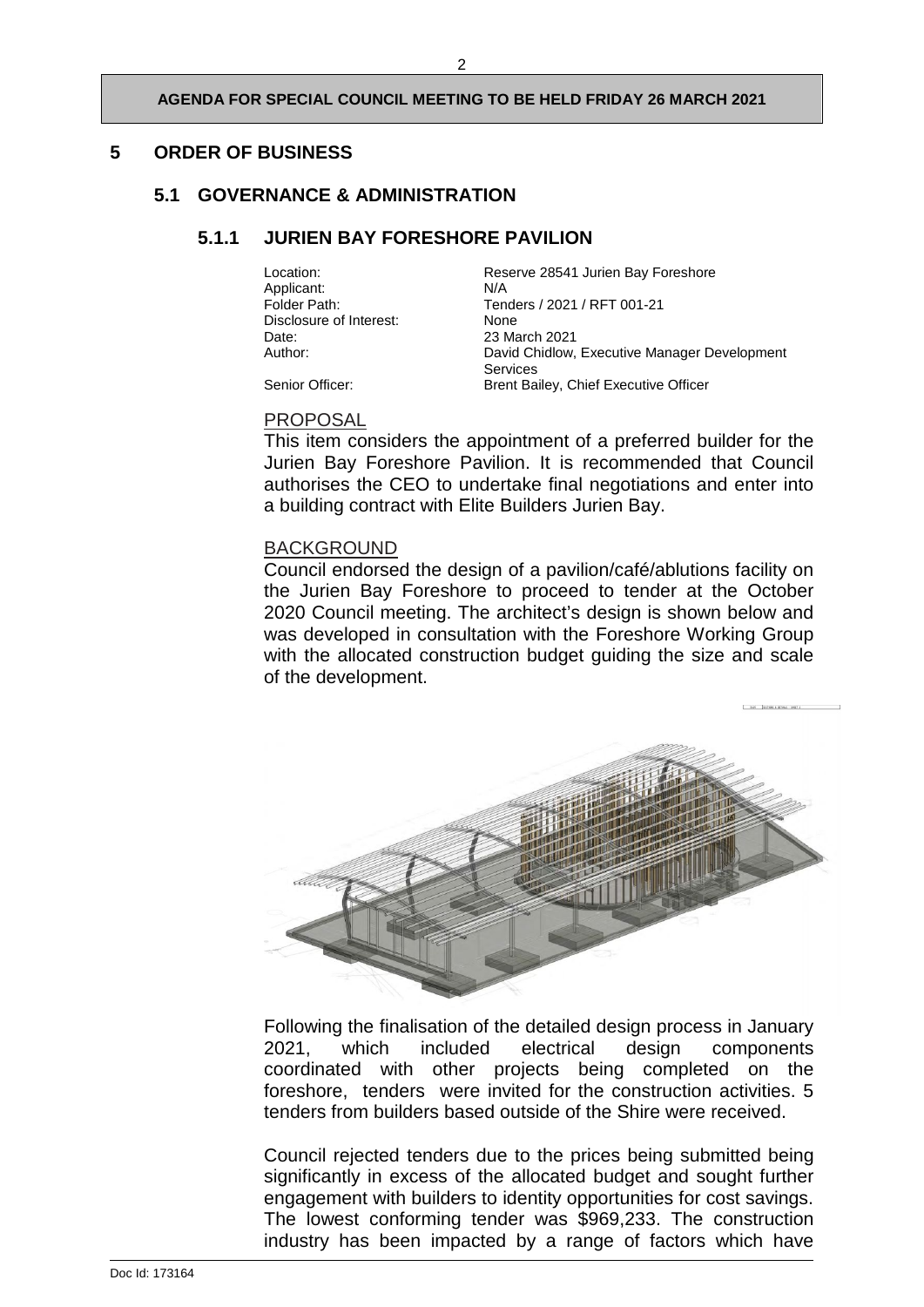driven up demand and prices across most components. Builders have also advised that the level of finish, curved design and specifications have also had a significant bearing on the cost of the build.

# COMMENT

Since tenders were rejected staff have been in discussions with local builders and select tenderers to progress the project. Provided as a confidential attachment to this item is a report evaluating the outcomes of these discussions to assist Council consider building proposals and select a preferred builder. The document is marked as confidential due to the commercial in confidence nature of the submissions. Should Council seek to debate the content or details of the evaluation document the meeting should be closed to the public.

In addition to price being the primary quantitative consideration the key qualitative criteria used for the assessment were:

- Relevant Experience
- Local Content
- Demonstrated Understanding
- Key personnel skills and experience
- Tenderer's resources

Once Council has selected a preferred builder and executed a building contract, the process for leasing the café and kiosk will be able to progress.

## **CONSULTATION**

The original tender was advertised in State and regional Newspapers, Social Media and Shire website, as well as directly to ten builders operating in this region.

Consultation has also been undertaken on the broader project through the Foreshore master planning process and with the Foreshore Working Group.

#### STATUTORY ENVIRONMENT

Local Government Act 1995 s3.57 – Tenders for providing goods or services

# **3.57. Tenders for providing goods or services**

- *(1) A local government is required to invite tenders before it enters into a contract of a prescribed kind under which another person is to supply goods or services.*
- *(2) Regulations may make provision about tenders.*

Local Government Regulations 1996 s11(1)

# **11. When tenders have to be publicly invited**

*(1) Tenders are to be publicly invited according to the requirements of this Division before a local government*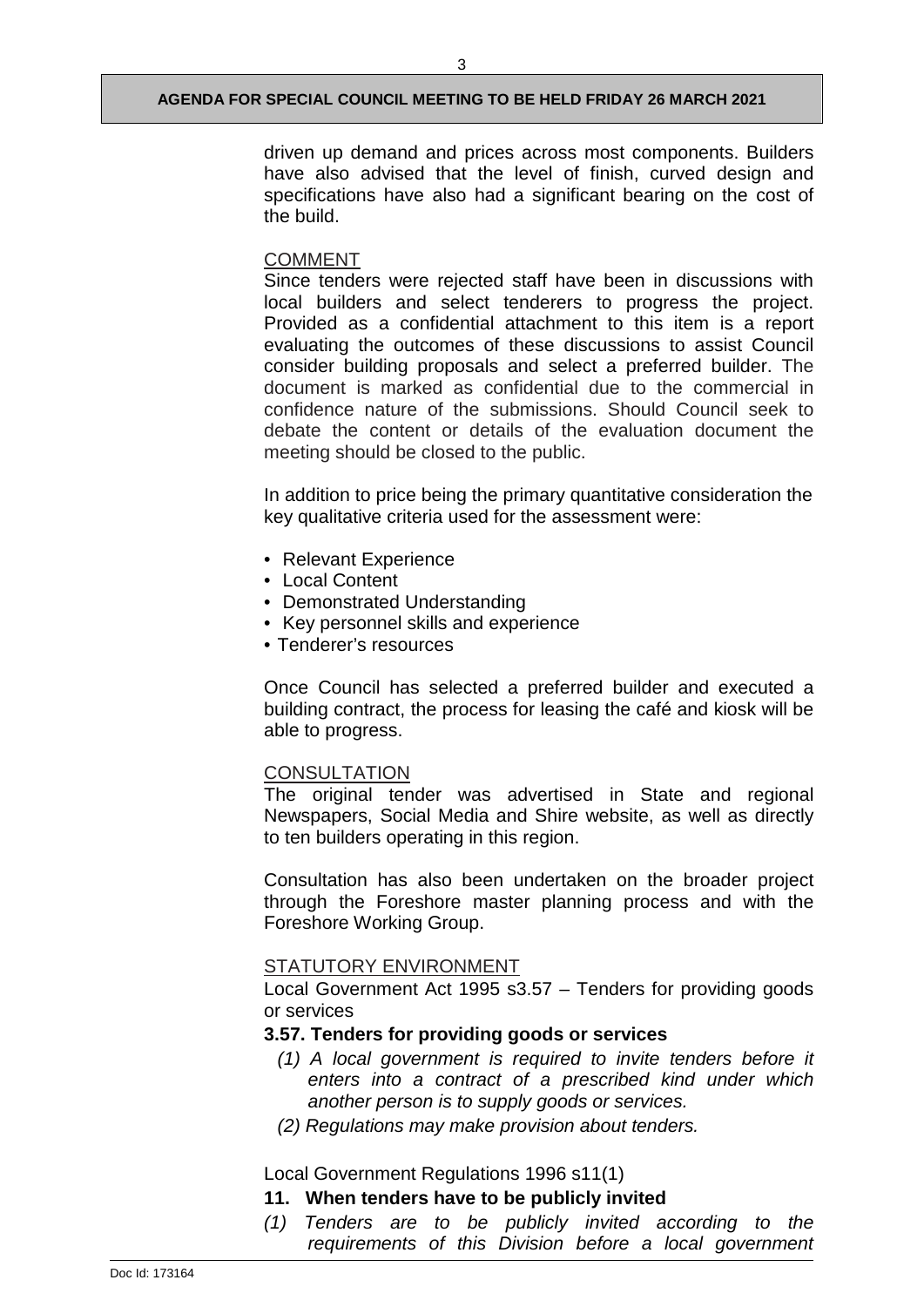4

*enters into a contract for another person to supply goods or services if the consideration under the contract is, or is expected to be, more, or worth more, than \$250 000 unless sub-regulation (2) states otherwise.* 

# Local Government Act 1995 s5.23(2)(e)(iii)

*(2) If a meeting is being held by a council or by a committee referred to in subsection (1)(b), the council or committee may close to members of the public the meeting, or part of the meeting, if the meeting or the part of the meeting deals with any of the following — (e) a matter that if disclosed, would reveal — (iii) information about the business, professional, commercial or financial affairs of a person,*

# Local Government Regulations 1996 s18(5)

# **18. Rejecting and accepting tenders**

*(5) The local government may decline to accept any tender*.

# POLICY IMPLICATIONS

# Policy 1.1 C-1PAT01 – Purchasing and Tender

*\$250,000+ Public tender process to be undertaken unless excluded under Exemptions listed below. Prior to any documentation being issued a Request for Tender (RFT) number must be obtained from the Executive Manager of Corporate and Community Services, as applicable provided to maintain the Shire's Tender Register.*

# FINANCIAL IMPLICATIONS

As outlined in the budget review document provided to Council at the March Ordinary meeting, if construction progresses, the project, inclusive of sewer extension and drainage works is to be financed from the following sources:

Local Roads and Community Infrastructure Grant: \$590,929 Loan Funds: Up to \$750,000

The Local Roads and Community Infrastructure Grant was originally budgeted for use on the East West Runway in Jurien Bay. These funds are not able to be used on this project due to land tenure delays associated with Native Title. To ensure these grant funds are spent in accordance with the grant guidelines the funding has been reallocated to the Foreshore Pavilion. A second round of Local Roads and Community Infrastructure Grants have been announced and can be redirected back to the East West Runway project in the coming budget cycle.

STRATEGIC IMPLICATIONS Strategic Community Plan – Envision 2029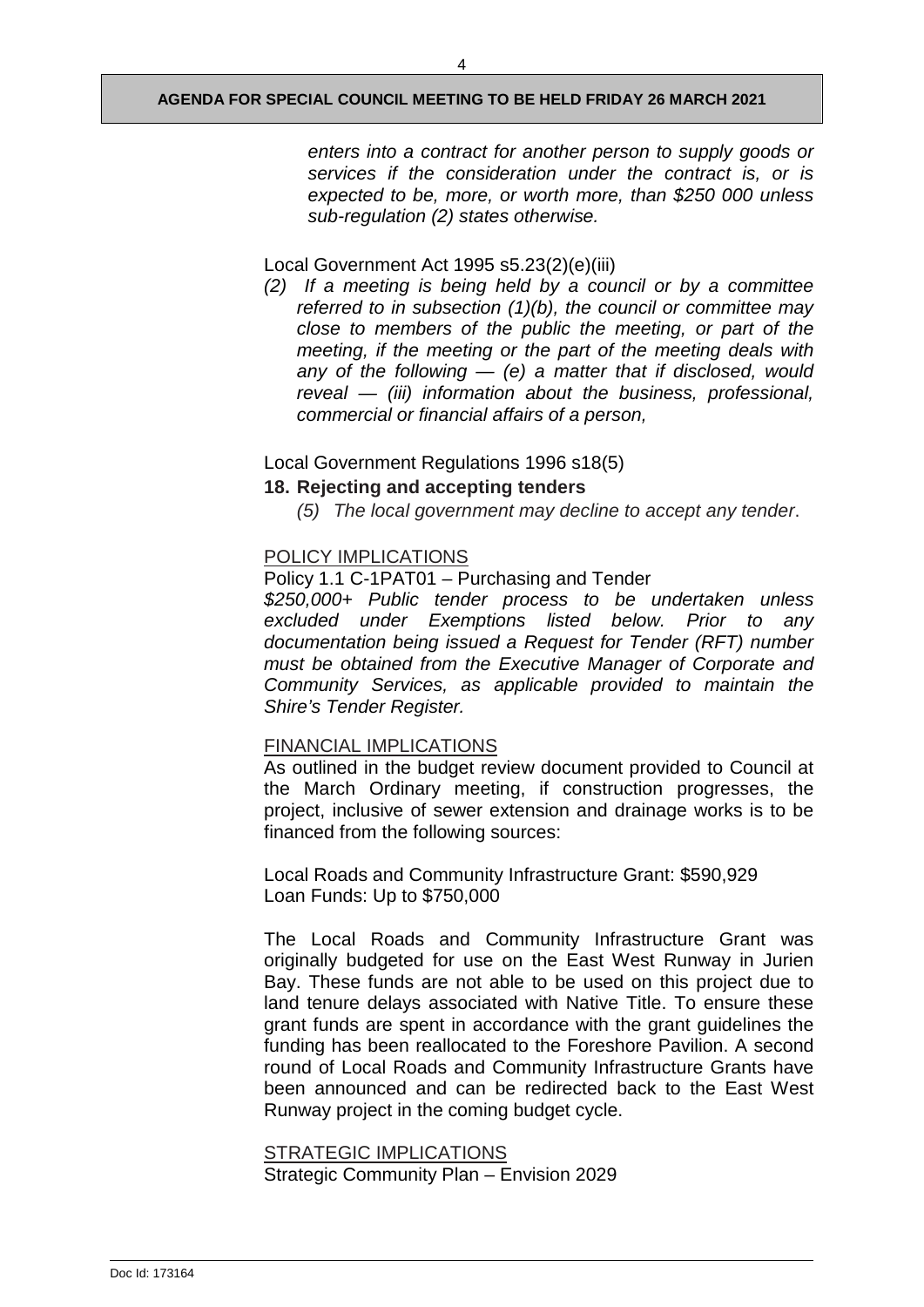| 01 Infrastructure                                                                                                                                        | The Shire will sustain a dynamic<br>infrastructure network responsive to usage<br>demand that attracts and retains residents<br>and businesses.                                              |
|----------------------------------------------------------------------------------------------------------------------------------------------------------|----------------------------------------------------------------------------------------------------------------------------------------------------------------------------------------------|
| <b>Priority Outcomes</b>                                                                                                                                 | <b>Our Roles</b>                                                                                                                                                                             |
| communities contain<br>vibrant,<br>Our<br>public<br>activated<br>space<br>and<br>open<br>buildings with high levels of utilisation<br>and functionality. | manage and facilitate community<br>To:<br>assets that are flexible, vibrant, adaptable<br>and enjoyable places to occupy employing<br>the principals of place making and design<br>thinking. |

# ATTACHMENTS

Circulated with the agenda is the following item relevant to this report:

 Confidential 01/2021 Tender Evaluation (Doc Id: 173300, 173301 & 173302)

*(Marked 5.1.1)*

VOTING REQUIREMENT Simple Majority

#### **OFFICER RECOMMEDNATION That Council:**

- **1. Endorse the ranking of preferred builders for the Jurien Bay Foreshore Pavilion as follows:**
	- **a. Elite Builders Jurien Bay**
	- **b. Coast Edge Developments**
- **2. Authorise the Chief Executive Officer to finalise negotiations with the 1st preferred builder, and if there are no material adverse changes to the submitted component pricing, execute a final building contract.**
- **3. Authorise the CEO to negotiate a building contract with the 2nd preferred builder if an agreement is not able to be reached with the 1st preferred builder, and if there are no material adverse changes to the submitted component pricing, execute a final building contract.**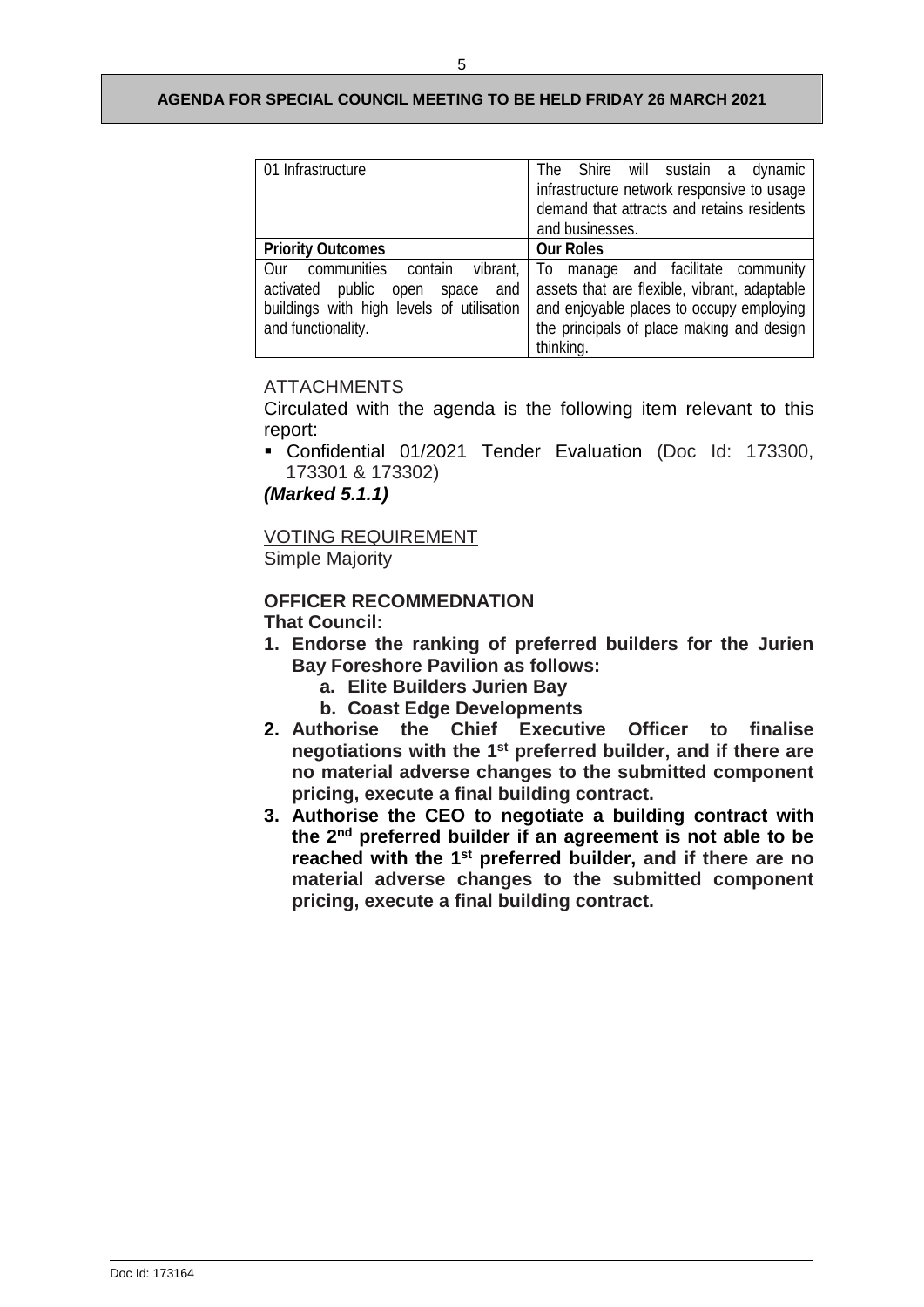# **5.1.2 JURIEN BAY FORESHORE CAFÉ / KIOSK REQUEST FOR PROPOSALS**

Disclosure of Interest:<br>Date: Date: 23 March 2021<br>Author: 2021 - 23 March 2021 Senior Officer: Not Applicable

Location: Shire of Dandaragan<br>Applicant: Shire of Dandaragan<br>Not Applicable Applicant: Not Applicable<br>
Folder Path: Not Applicable<br>
Business Class Business Classification Scheme / Parks & Reserves / Design & Construction / Jurien Bay & Cervantes Foreshore Recreation Author: **Brent Bailey, Chief Executive Officer** 

## PROPOSAL

The purpose of this report is for Council to consider ranking preferred responses for a lessee of the Jurien Bay Foreshore Café / Kiosk.

### BACKGROUND

The Jurien Bay Foreshore Masterplan included provision for a new Café / Kiosk within the new foreshore pavilion. The pavilion is due for development in 2021 and Council is concurrently considering the section of a preferred builder for the construction activities.

Concurrent with this construction contract, the Shire has called for Proposals for a lease of the café / kiosk space which includes provision for a license over a negotiated portion of the alfresco area underneath the pavilion. The lease and license area is indicated in the plans below:

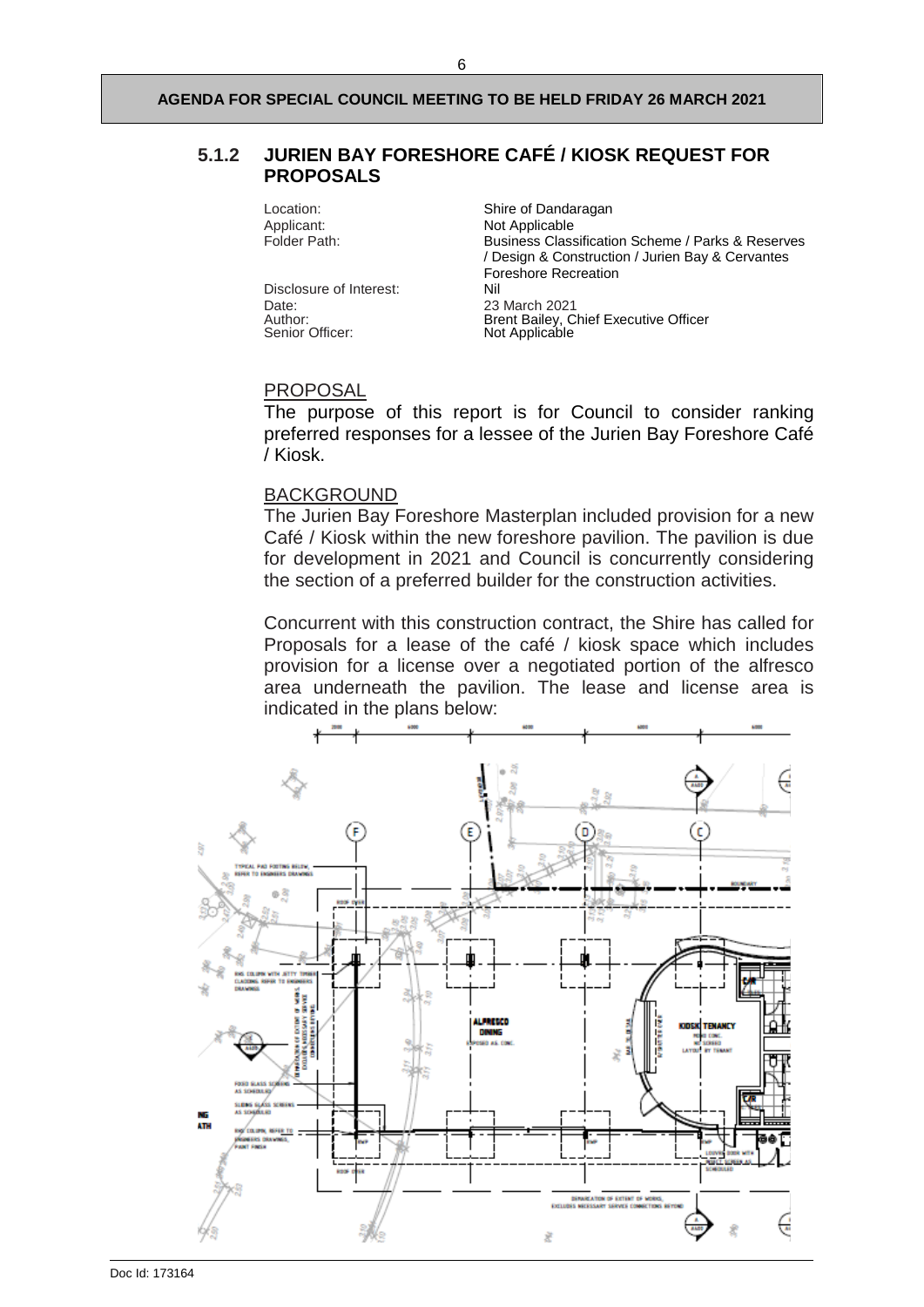7

The Request for Proposals (RFP) process closed on 15 February 2021 and 2 submissions were received. The consideration of these proposals has been delayed while Council consider options for the construction of the Pavilion.

# COMMENT

The RFP process is the preliminary step in this disposal of land process. A full assessment of the responses was undertaken by the CEO and the Executive Manager Corporate and Community Services and has been provided to Council as a confidential attachment. The document is marked as confidential due to the commercial in confidence nature of the submissions. Should Council seek to debate the content or details of the evaluation document the meeting should be closed to the public.

Subject to final lease negotiations and clarifications, the successful respondent and the finalised lease will be endorsed by Council for public advertising in accordance with Section 3.58(3) of the Local Government Act 1995. If an agreement cannot be established with the 1<sup>st</sup> preferred respondent, negotiations will progress with the 2<sup>nd</sup> preferred respondent. Once a finalised lease document is negotiated with a preferred respondent, details of the successful proposal including key lease terms will be made public via the proceeding Council meeting agenda and advertising requirements outlined in the Local Government Act 1995.

Within the RFP process respondents were asked to address a number of key criteria including:

- 1) Provision of a detailed outline of the business model that would deliver environmental outcomes, social benefits and economic benefits.
- 2) Provision of information covering the respondent's relevant experience.
- 3) Provision of an outline of local content and local benefit expected from their business model.

A pricing component was also included providing opportunity for respondents to state their annual lease fee offer. RFP documents outlined Council's preference was for a full market based rental across an initial 3 year lease with a 3 year option. The RFP document also stated that all outgoings (electricity, water etc.) would be the responsibility of the lessee.

The ongoing provision of a café/kiosk at the Jurien Bay Foreshore is seen as a vital piece of economic and social infrastructure for the town. The timeline for implementation will be dependent on the construction and subsequent fit out of the building.

**CONSULTATION** 

- Jurien Bay Foreshore Working Group
- MCG Architects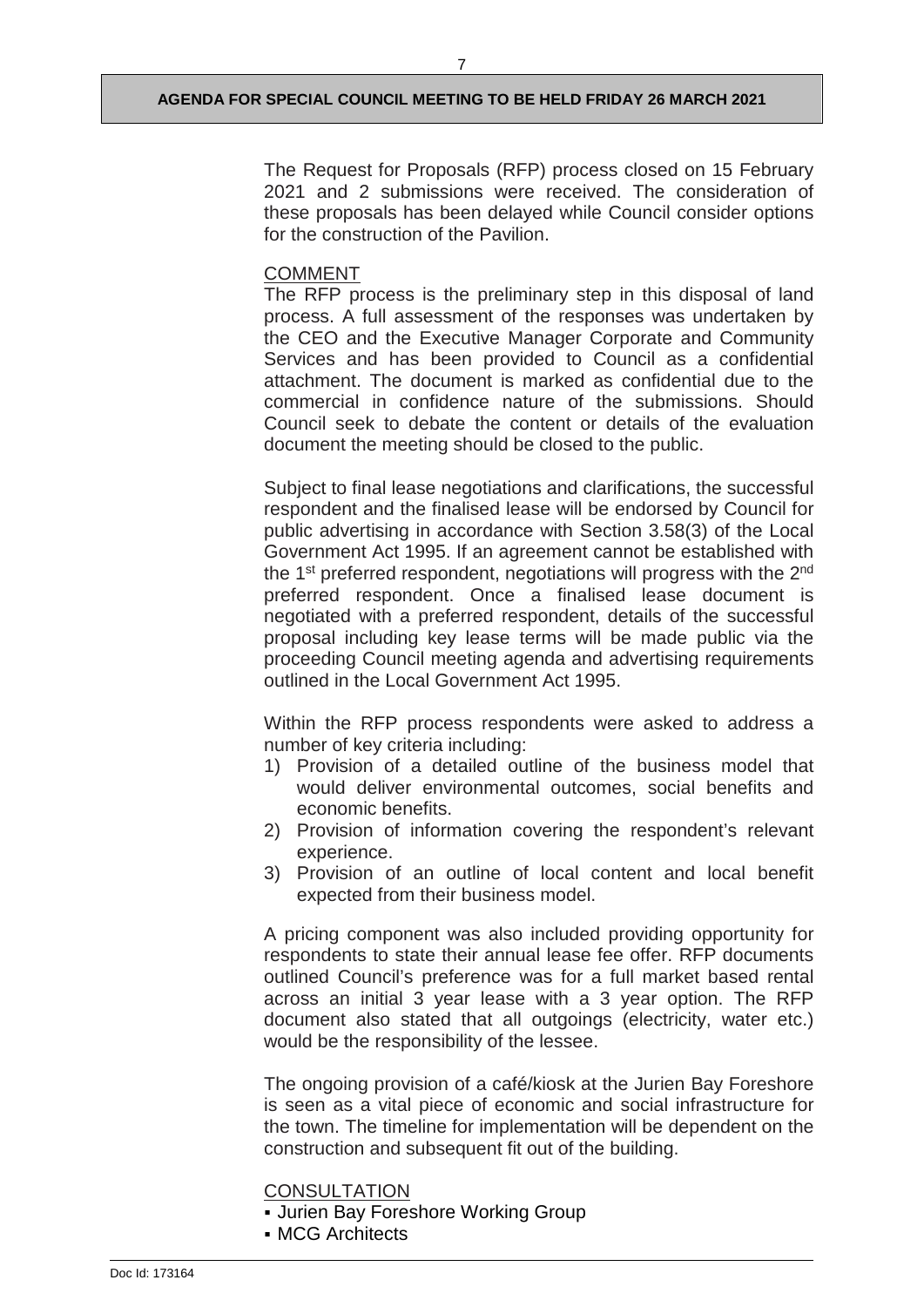#### STATUTORY ENVIRONMENT

Local Government Act 1995 S3.58 – Disposing of Property Local Government (Functions and General) Regulations 1996 Section 30

# *3.58. Disposing of property*

*(1) In this section —*

*dispose includes to sell, lease, or otherwise dispose of, whether absolutely or not;*

*property includes the whole or any part of the interest of a local government in property, but does not include money.*

- *(2) Except as stated in this section, a local government can only dispose of property to —*
	- *(a) the highest bidder at public auction; or*
	- *(b) the person who at public tender called by the local government makes what is, in the opinion of the local government, the most acceptable tender, whether or not it is the highest tender.*
- *(3) A local government can dispose of property other than under subsection (2) if, before agreeing to dispose of the property —*
	- *(a) it gives local public notice of the proposed disposition —*
		- *(i) describing the property concerned; and*
		- *(ii) giving details of the proposed disposition; and*
		- *(iii) inviting submissions to be made to the local government before a date to be specified in the notice, being a date not less than 2 weeks after the notice is first given;*

*and*

- *(b) it considers any submissions made to it before the date specified in the notice and, if its decision is made by the council or a committee, the decision and the reasons for it are recorded in the minutes of the meeting at which the decision was made.*
- *(4) The details of a proposed disposition that are required by subsection (3)(a)(ii) include —*
	- *(a) the names of all other parties concerned; and*
	- *(b) the consideration to be received by the local government for the disposition; and*
	- *(c) the market value of the disposition —*
		- *(i) as ascertained by a valuation carried out not more than 6 months before the proposed disposition; or*
		- *(ii) as declared by a resolution of the local government on the basis of a valuation carried out more than 6 months before the proposed disposition that the*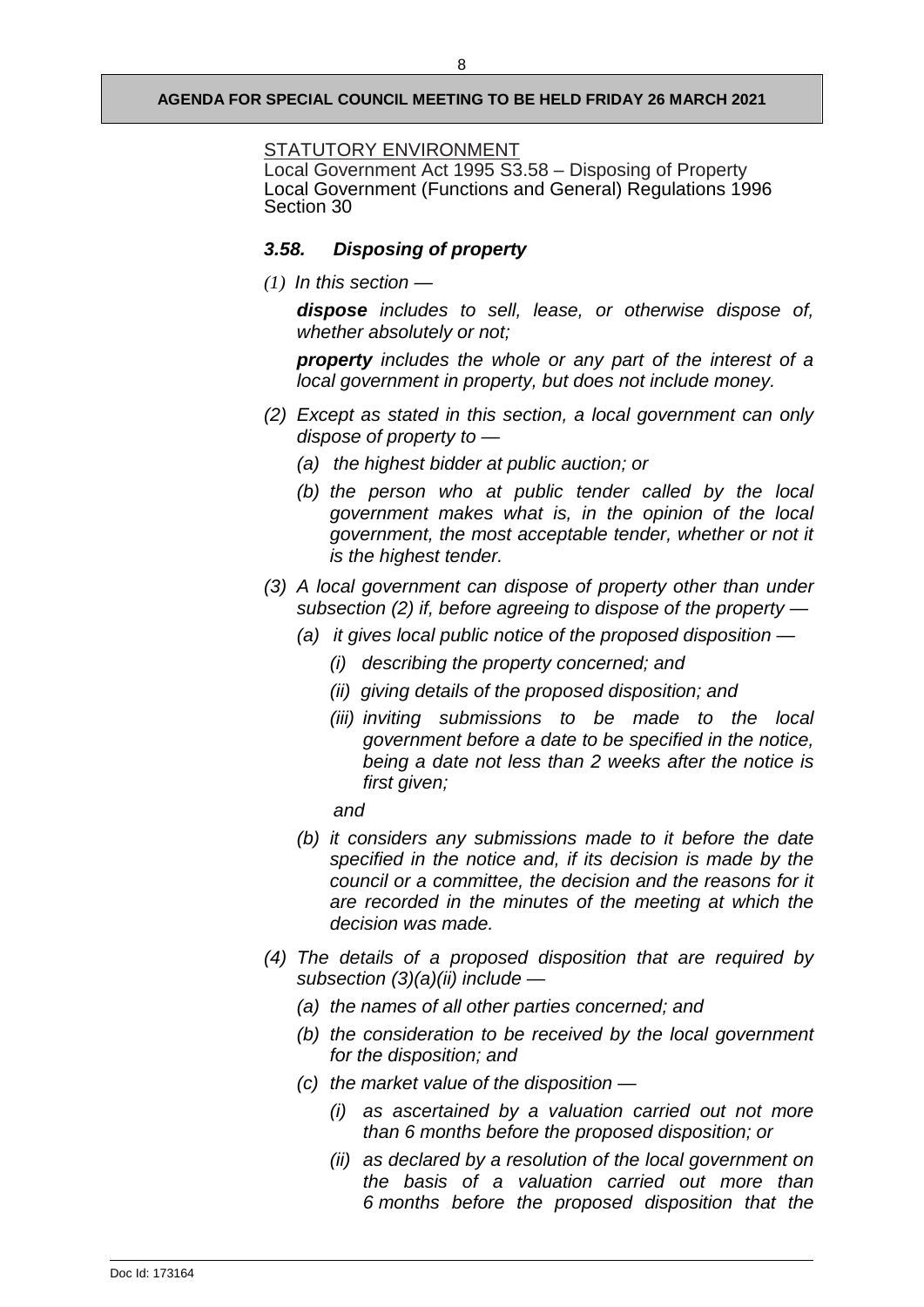*local government believes to be a true indication of the value at the time of the proposed disposition.*

- *(5) This section does not apply to —*
	- *(a) a disposition of an interest in land under the Land Administration Act 1997 section 189 or 190; or*
	- *(b) a disposition of property in the course of carrying on a trading undertaking as defined in section 3.59; or*
	- *(c) anything that the local government provides to a particular person, for a fee or otherwise, in the performance of a function that it has under any written law; or*
	- *(d) any other disposition that is excluded by regulations from the application of this section.*

# *30. Dispositions of property excluded from Act s. 3.58*

- *(1) A disposition that is described in this regulation as an exempt disposition is excluded from the application of section 3.58 of the Act.*
- *(2) A disposition of land is an exempt disposition if —*
	- *(a) the land is disposed of to an owner of adjoining land (in this paragraph called the transferee) and —*
		- *(i) its market value is less than \$5 000; and*
		- *(ii) the local government does not consider that ownership of the land would be of significant benefit to anyone other than the transferee; or*
	- *(b) the land is disposed of to a body, whether incorporated or not —*
		- *(i) the objects of which are of a charitable, benevolent, religious, cultural, educational, recreational, sporting or other like nature; and*
		- *(ii) the members of which are not entitled or permitted to receive any pecuniary profit from the body's transactions;*

# POLICY IMPLICATIONS

There are no policy implications relevant to this item.

# FINANCIAL IMPLICATIONS

A market rental valuation of \$21,000 per annum was obtained from a Certified Valuer. Revenue generated from this venture will offset other costs associated with the broader operations and maintenance on the Jurien Bay Foreshore.

# STRATEGIC IMPLICATIONS

Strategic Community Plan – Envision 2029

| $\vert 02 -$ Prosperity | The Shire will experience broad economic and    |
|-------------------------|-------------------------------------------------|
|                         | population growth with decreasing economic      |
|                         | barriers, diversified agriculture and fisheries |